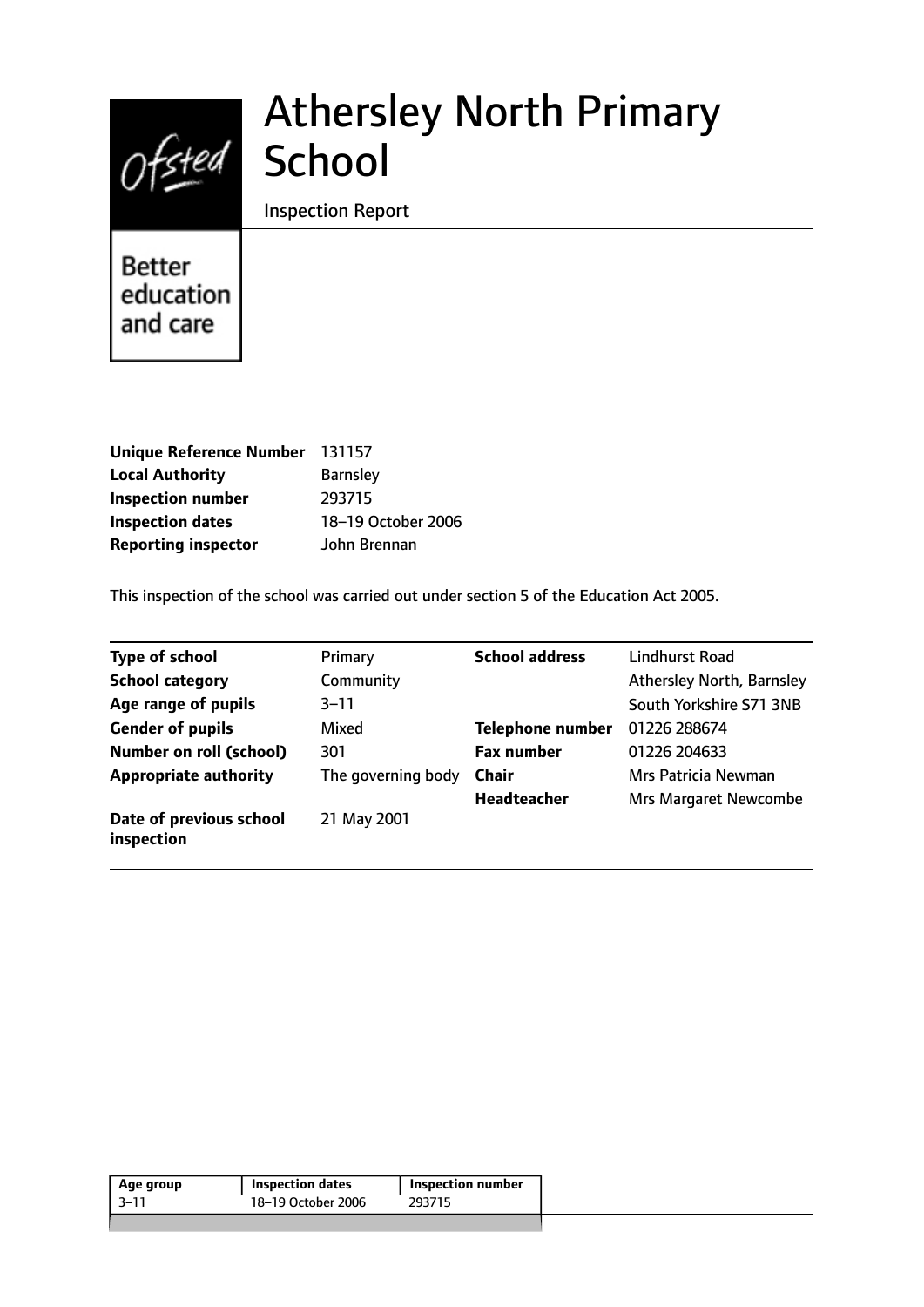© Crown copyright 2006

Website: www.ofsted.gov.uk

This document may be reproduced in whole or in part for non-commercial educational purposes, provided that the information quoted is reproduced without adaptation and the source and date of publication are stated.

Further copies of this report are obtainable from the school. Under the Education Act 2005, the school must provide a copy of this report free of charge to certain categories of people. A charge not exceeding the full cost of reproduction may be made for any other copies supplied.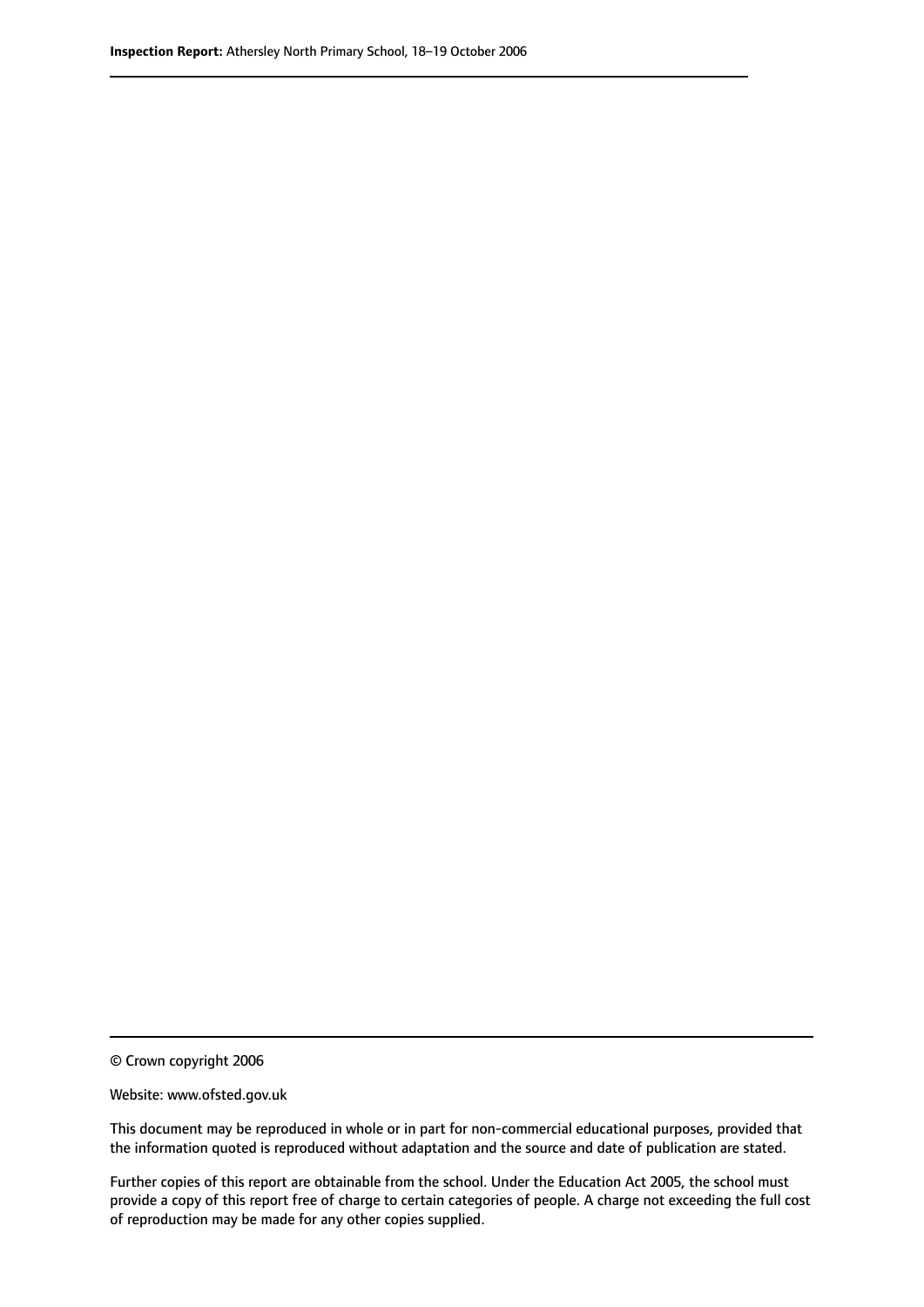# **Introduction**

The inspection was carried out by three Additional Inspectors.

# **Description of the school**

This larger than average school serves families in Athersley. This is a very socially and economically disadvantaged area and this is reflected in the school's intake. Children start school with skills and abilities that are extremely low, Thirty five per cent of pupils are entitled to free school meals, which is more than double the national average. Almost all of the pupils are of White British heritage. However, there are a small but growing number of pupils from other backgrounds, some of whom are at the early stages of learning English. Approximately half of the pupils have learning difficulties and/or disabilities. The school has achieved a Healthy Schools Award and an Activemark from Sport England. There have been significant changes in several leadership positions since the last inspection.

#### **Key for inspection grades**

| Grade 1 | Outstanding  |
|---------|--------------|
| Grade 2 | Good         |
| Grade 3 | Satisfactory |
| Grade 4 | Inadequate   |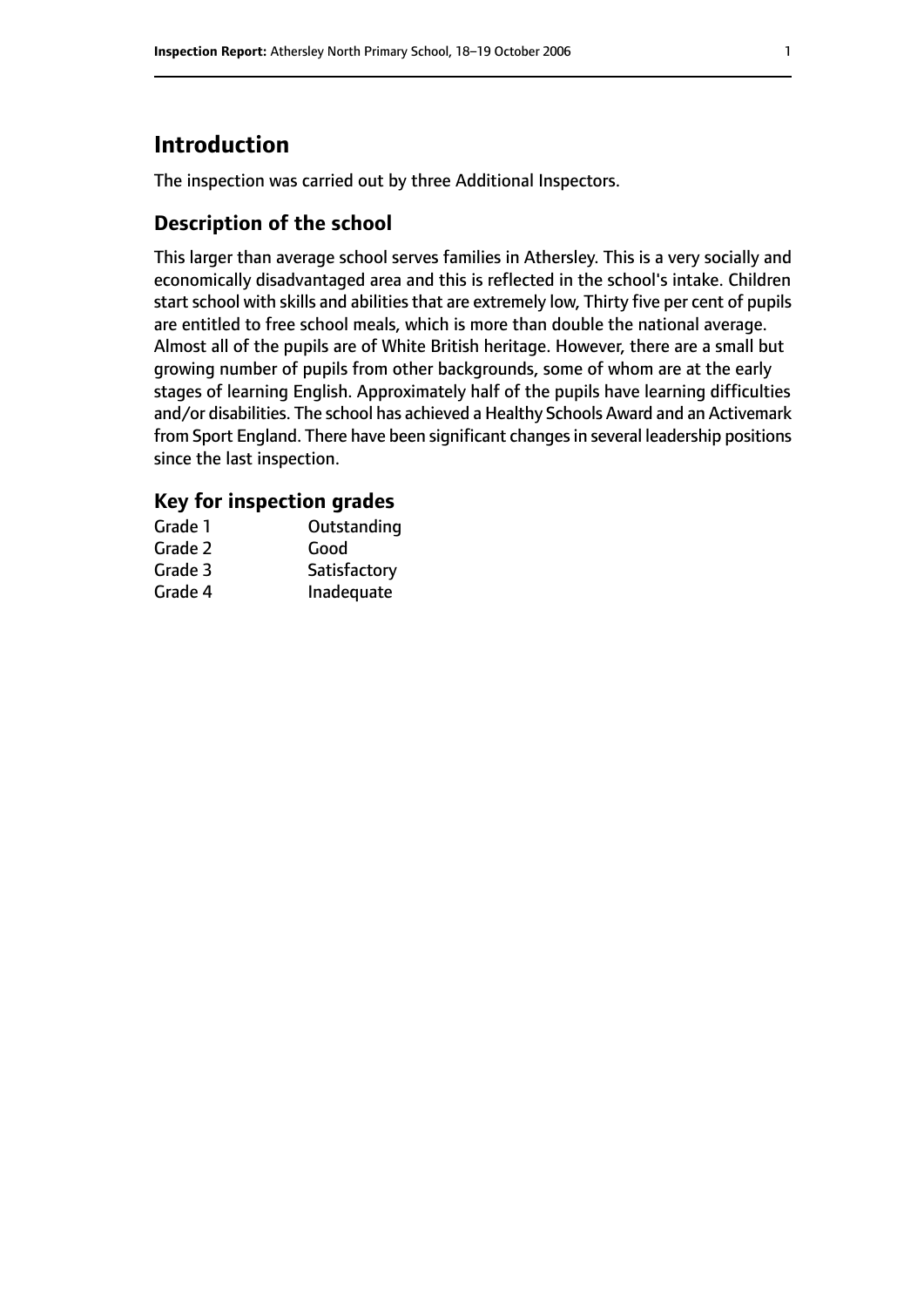# **Overall effectiveness of the school**

#### **Grade: 3**

A parent noted, 'How much I have seen the school improve recently,' a view echoed by staff, governors and the local authority. Much of this is down to the headteacher who has galvanised the school community into reversing a downward spiral and in tackling the many barriers pupils face to learning. However, as a governor determinedly noted, 'There is more to do'. As the school itself accurately recognises, this is a satisfactory school which gives satisfactory value for money.

A culture of praise ensures that, in the main, pupils behave well. Classrooms are by and large productive places. Many pupils are choosing to eat healthily and more and more attend well. This helps their achievement. The school takes good care of pupils. In particular, skilled teaching assistants give sensitive support to the many pupils who have emotional and learning needs. This helps them develop more positive attitudes towards themselves, their peers and school. With the aid of the local authority and because of the good work of the assessment coordinator, teachers have been equipped with procedures that help them set clear learning targets for pupils. Expectations have risen and lessons have clarity of purpose. Teaching and learning are satisfactory because inconsistencies remain in how well teachers teach toward the targets. Reading is well taught and pupils are doing well. Basic mathematical skills are accurately taught but the teaching of writing and the encouragement of speech are less well taught. Too much of what pupils do in writing is mundane; pupils are rarely creative or reflective in English lessons or in the curriculum as a whole. The Foundation Stage curriculum is built on the bedrock of practical, talk-based learning. The Nursery teacher skillfully puts these principles into action but this is less successfully achieved in Reception and elsewhere in the school. In what constitutes a satisfactory curriculum, more could be done to make learning interesting and enriching. There are some examples of pupils being challenged to express their views in lessons and respond to questions which test thinking. However, there are too many lessons during which pupils listen for too long and in which questions are too easy. As a result, many pupils have difficulty expressing thoughts and opinions both verbally and orally. As a consequence of this uneven picture, achievement is satisfactory, although standards are low when pupils leave at the end of Year 6.

Leadership and management are satisfactory. The school has a clear improvement plan. However, the capacity to improve is only satisfactory because many leaders are at the early stages of acquiring the skills needed to guide colleagues and check on the quality of teaching and learning in the classrooms. This is the prime reason for the present inconsistent picture in teaching, learning and achievement.

#### **What the school should do to improve further**

- Improve the way teachers question pupils, encourage talk and teach writing.
- Ensure that the curriculum gives pupils more opportunities to be creative and reflective.
- Ensure that subject coordinators and other leaders monitor teaching and learning more effectively.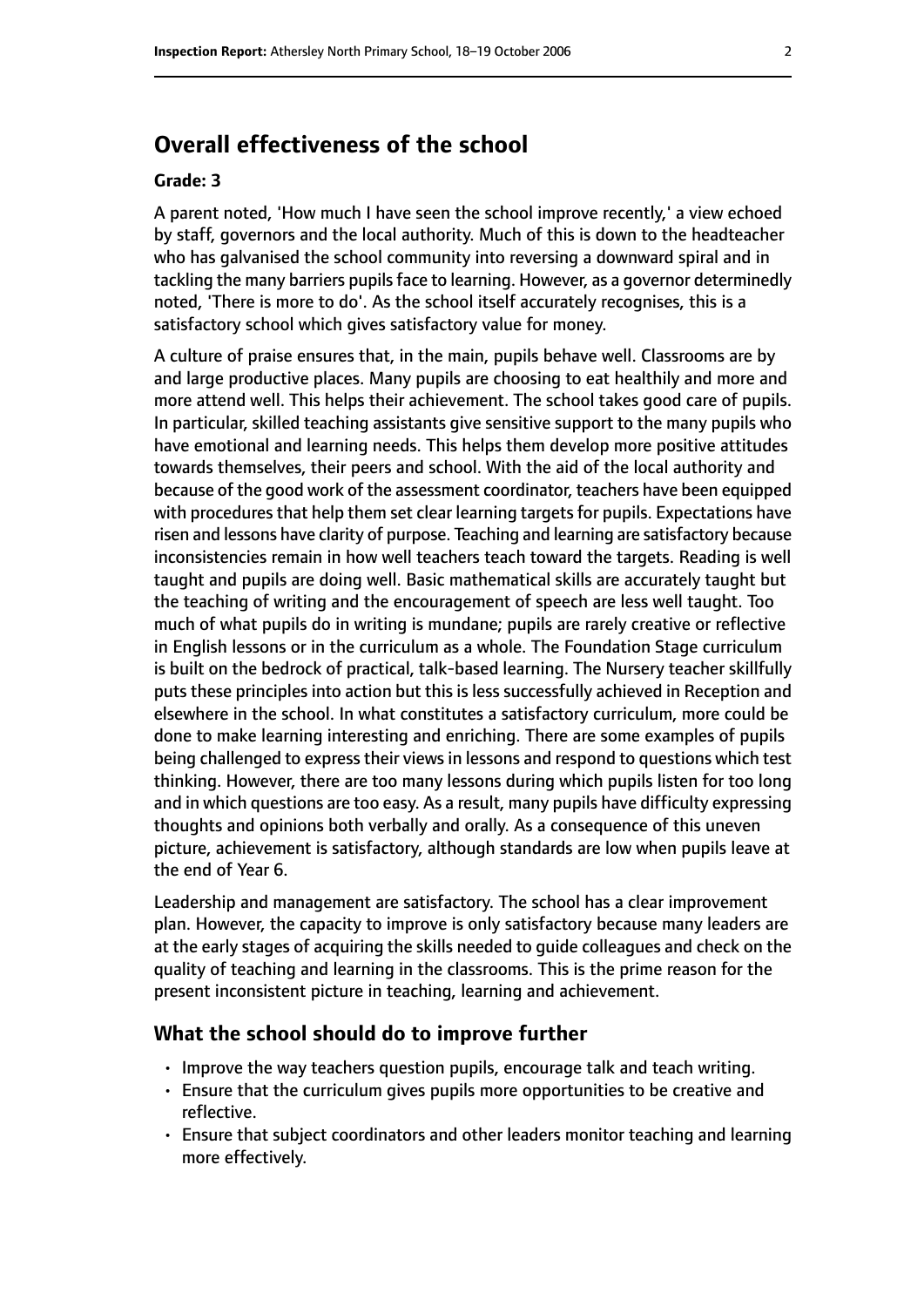# **Achievement and standards**

#### **Grade: 3**

Pupils who have emotional and learning needs are given considerable support and make steady academic progress. The school has responded well to an increase in pupils at the early stages of learning English. Astheir needs are quickly diagnosed and suitable support given, they too make satisfactory progress. Nursery pupils achieve well because of a vibrant curriculum that meets their needs. The curriculum in Reception is not as well implemented; here children make steady progress but few attain the goals usually expected of pupils by the time they start Year 1. Results in the national tests at Year 2 and Year 6 have often been very low. Provisional results for 2006 were the highest for many years in Year 2. Results in Year 6 did not show such an improvement because an extremely high proportion of pupils had learning and emotional needs. Work seen in books and in lessons, allied to the school's detailed tracking data, shows pupils making steady progress during their time in school. Efforts to improve reading are working well and it is here where achievement is strongest. A concentration on key mathematical skills leads to satisfactory achievement. However, the fostering of speech and of writing is less successful and pupils are capable of achieving more.

## **Personal development and well-being**

#### **Grade: 3**

Pupils' personal development and well-being, including their spiritual, moral, social and cultural development, are satisfactory. Most pupils behave well and take responsibility for their actions. The vast majority of pupils work hard. However, many have difficulty in expressing themselves in lessons and some become inattentive. Pupils are too rarely reflective or creative in their work and have a limited understanding of life outside of Athersley. The push on target-setting is helping pupils take responsibility for their work. However, apart from through the school council, opportunities for taking responsibility for wider aspects of school life are limited. Most pupils enjoy coming to school. Concerted efforts to improve attendance have led to a dramatic rise in attendance rates. An anti-bullying week has helped raise awareness among pupils of how to stay safe. Playtimes are amiable and reasonably active occasions. An increasing number of pupils, through initiatives such as a walk to school week, are attempting to live a healthy lifestyle. Pupils leave school with personal qualities that put them in a reasonable position to make the most of the next stage of their education.

# **Quality of provision**

#### **Teaching and learning**

#### **Grade: 3**

Strengths lie in the warm and encouraging relationships that, in the main, create calm and purposeful classrooms. Productive partnerships with skilled teaching assistants ensure that pupils' differing needs are met. Revamped assessment procedures ensure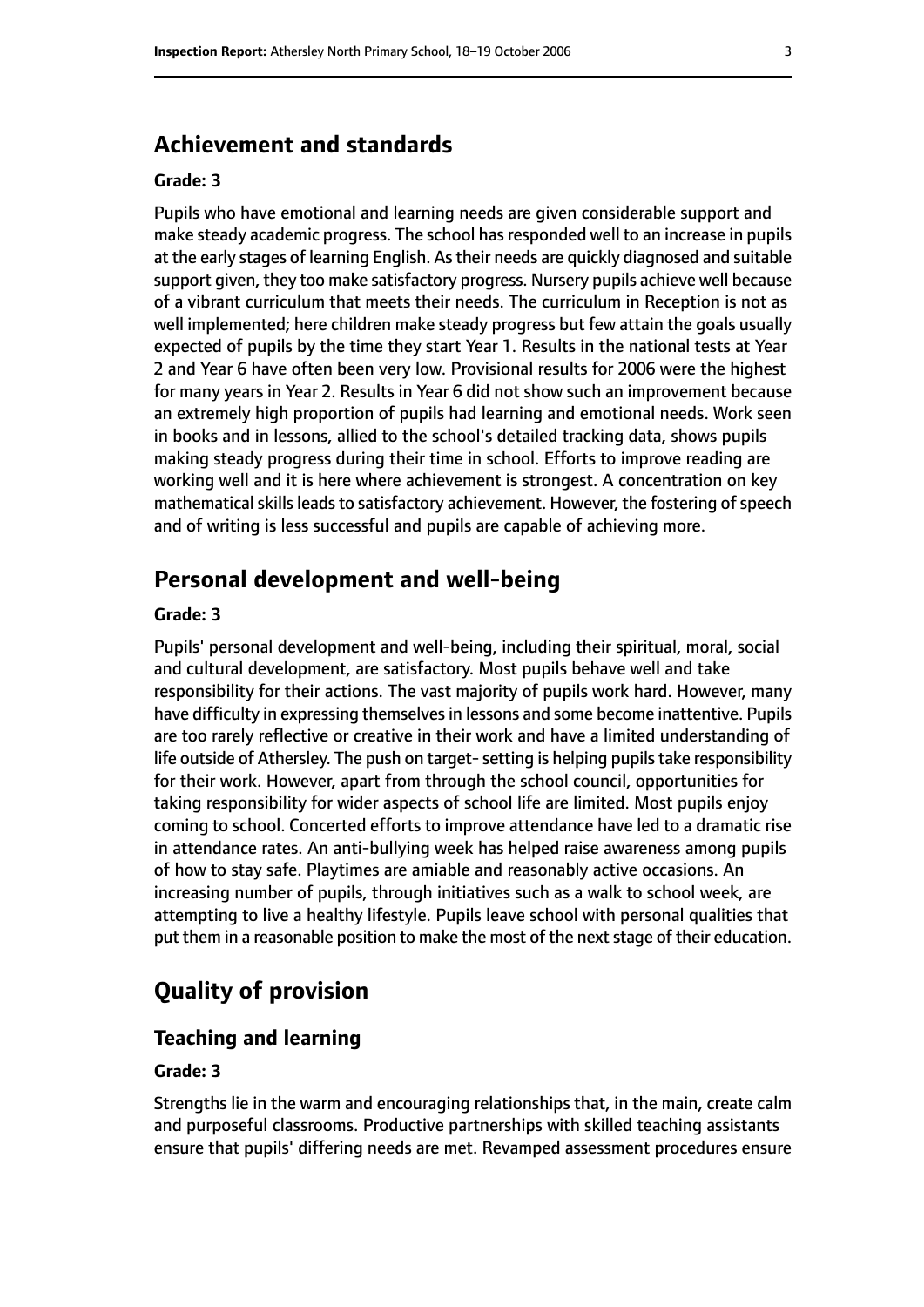that lessons are more precisely planned. Pupils invariably understand the intention of lessons. However, marking does not give pupils enough guidance. In some instances it is too accepting of poorly presented written work. Guidelines governing the teaching of reading are consistently implemented and almost everywhere you turn you can find pupils receiving extra help for this. Expert teaching in the Nursery ensures that talk abounds. Elsewhere, teachers meet with mixed success in promoting speaking. There are occasions when teachers use techniques such as 'talk partners' and drama to encourage speech and in which questions test and deepen pupils' thinking. However, there are equally occasions when teachers talk for too long without involving enough pupils. Teachers accurately teach key mathematical skills but there are weaknesses in the teaching of writing. Too much of what pupils do consists of routine exercises so that there are too few opportunities for pupils to draft and craft personal writing.

#### **Curriculum and other activities**

#### **Grade: 3**

A thorough programme for pupils' personal development forms a prominent part of pupils' learning and this helps to raise pupils' confidence and self- esteem. The deputy headteacher leads the way in making the curriculum appealing. A thematic approach, typified by work on Pirates, engages pupils' interest. Pupils respond with zeal because as one boy said, 'We don't do history - we do pirates!' and went on to describe work he did in history, science, computing, mathematics and English. Such learning is the exception. Links between subjects, especially in writing, to help make learning creative are piecemeal. Some enrichment activities, through trips and clubs, are provided. However, given the perceived need by the school to broaden pupils' horizons, there is scope to do more. The aims of the Foundation Stage curriculum are more successfully achieved in the Nursery than Reception and this leads to uneven achievement by these young children.

## **Care, guidance and support**

#### **Grade: 2**

Good understanding by staff of each individual and their family circumstances underpins the good care it offers pupils. Be it nurture groups, relaxation lessons, or loss and bereavement counselling, the support for emotionally vulnerable pupils is first rate, aiding their attitude to school and boosting self- esteem. Partnerships with agencies outside of school greatly benefit vulnerable pupils and ensure consistency of approach. Thorough assessment procedures ensure that those pupils who have learning difficulties are quickly identified and that Tailored support programmes are put in place. Assessment information generates key learning targets, which are becoming increasingly well known by pupils themselves. The school has robust procedures for pupils' safety, including those for child protection.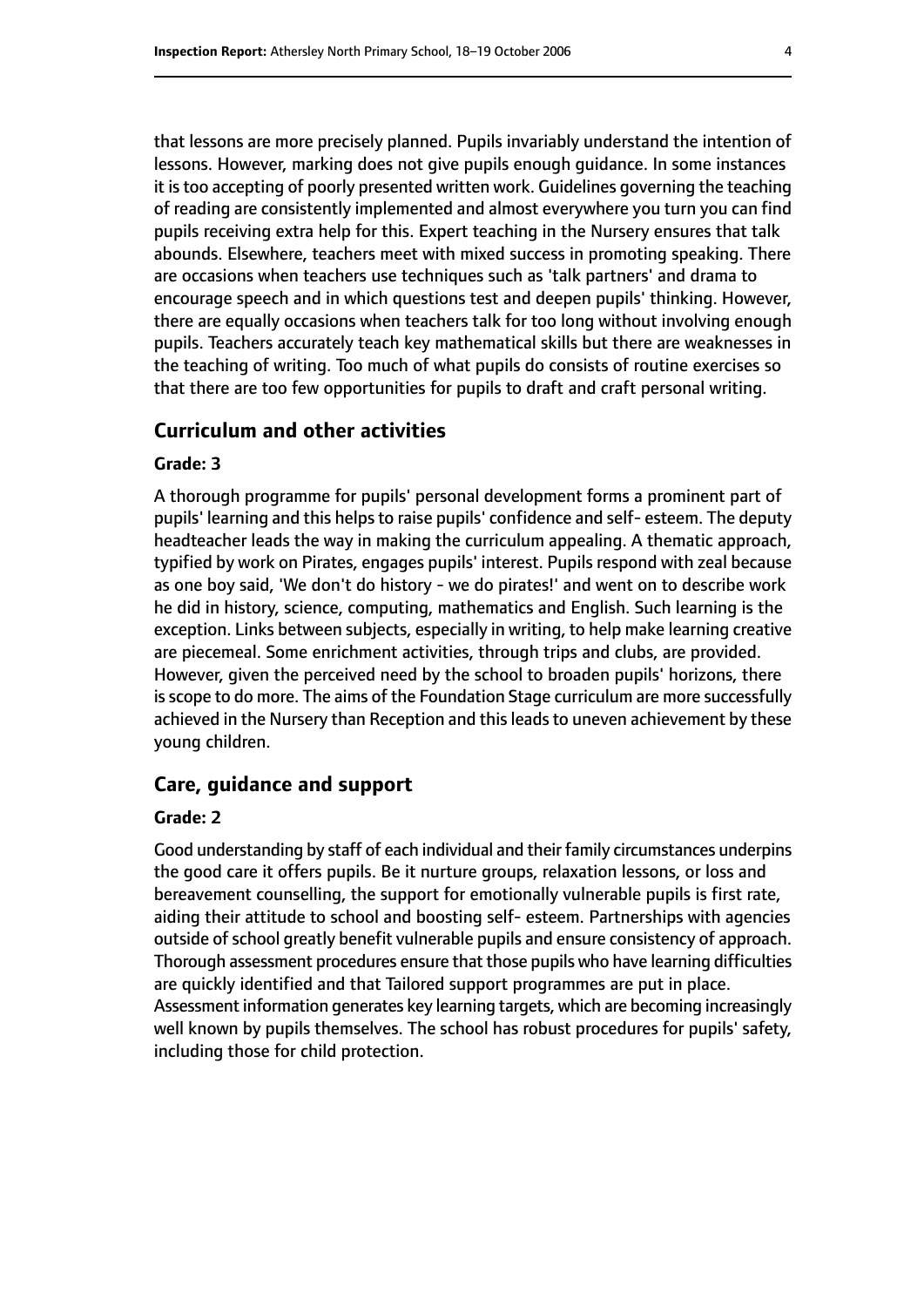# **Leadership and management**

#### **Grade: 3**

As a governor said, the school is committed to, 'improving the chances for children in Athersley.' An unsettled period since the last inspection has tested this resolve as behaviour and standards declined. This is now behind the school largely because of the energy and passion of the current headteacher. She has generated a sense of optimism and team spirit. Staff morale is high and parents have every confidence in the school. Governors too, now play a fuller part in leading the school forward and are beginning to ask searching questions of how well it is doing. Revised guidelines for behaviour ensure a settled school. With the help of the local authority, the school has built clear structures within which short term improvement targets focus the efforts of teachers. The assessment coordinator has successfully implemented new assessment systems which enable the school to pinpoint and tackle underachievement. This twin track approach of targets and assessment has boosted achievement. It has also given the school an accurate view of strengths and weaknesses, leading to a well written improvement plan. Leadership up to this point has been concerned with establishing new policies and procedures. However, apart from using data as a guide, the impact of key changes has not always been carefully checked. Many leaders are only at the beginning of developing the skills needed to help them to assess the success of teaching and learning in action. As a result, practice in the classroom is still too variable.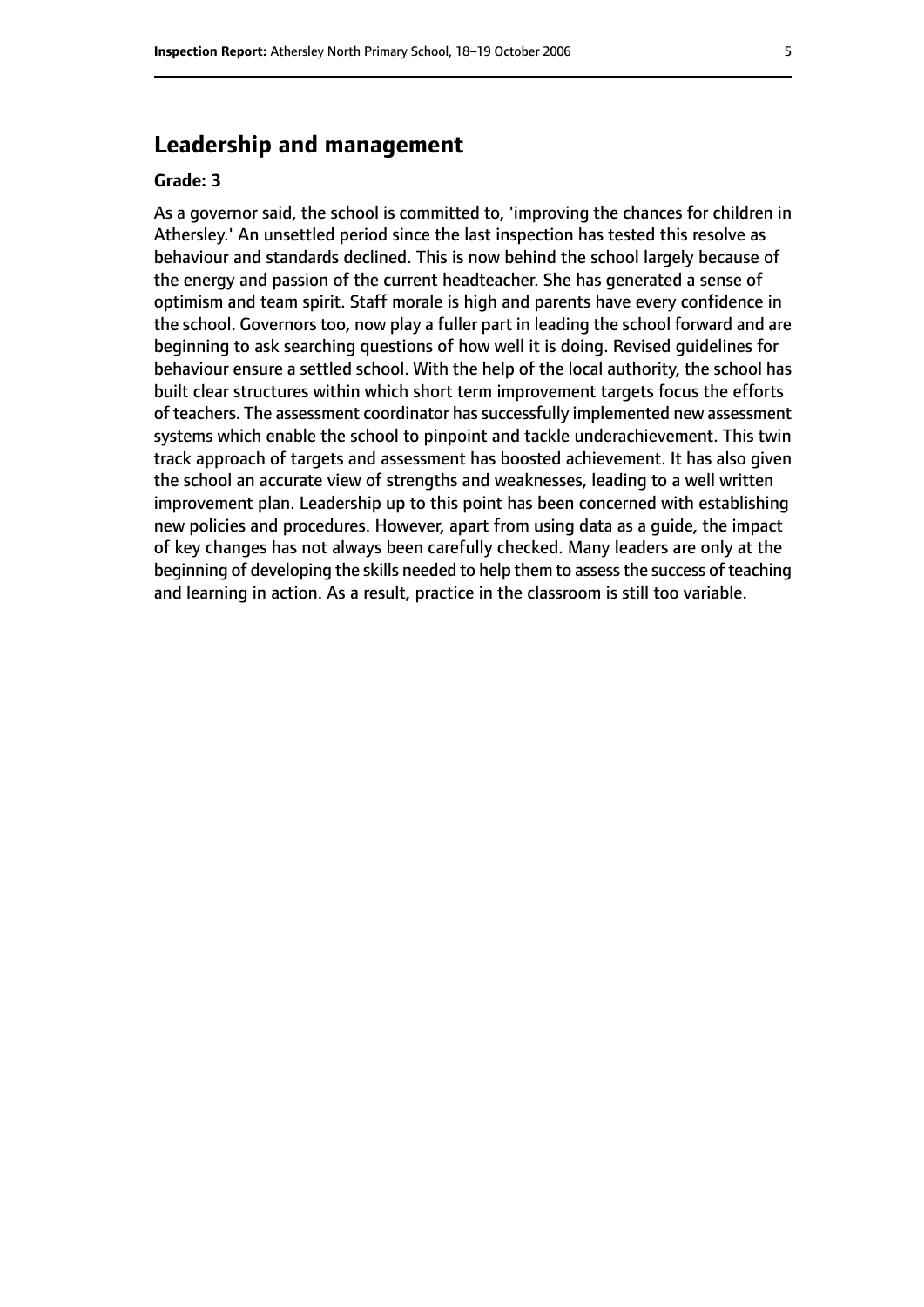**Any complaints about the inspection or the report should be made following the procedures set out inthe guidance 'Complaints about school inspection', whichis available from Ofsted's website: www.ofsted.gov.uk.**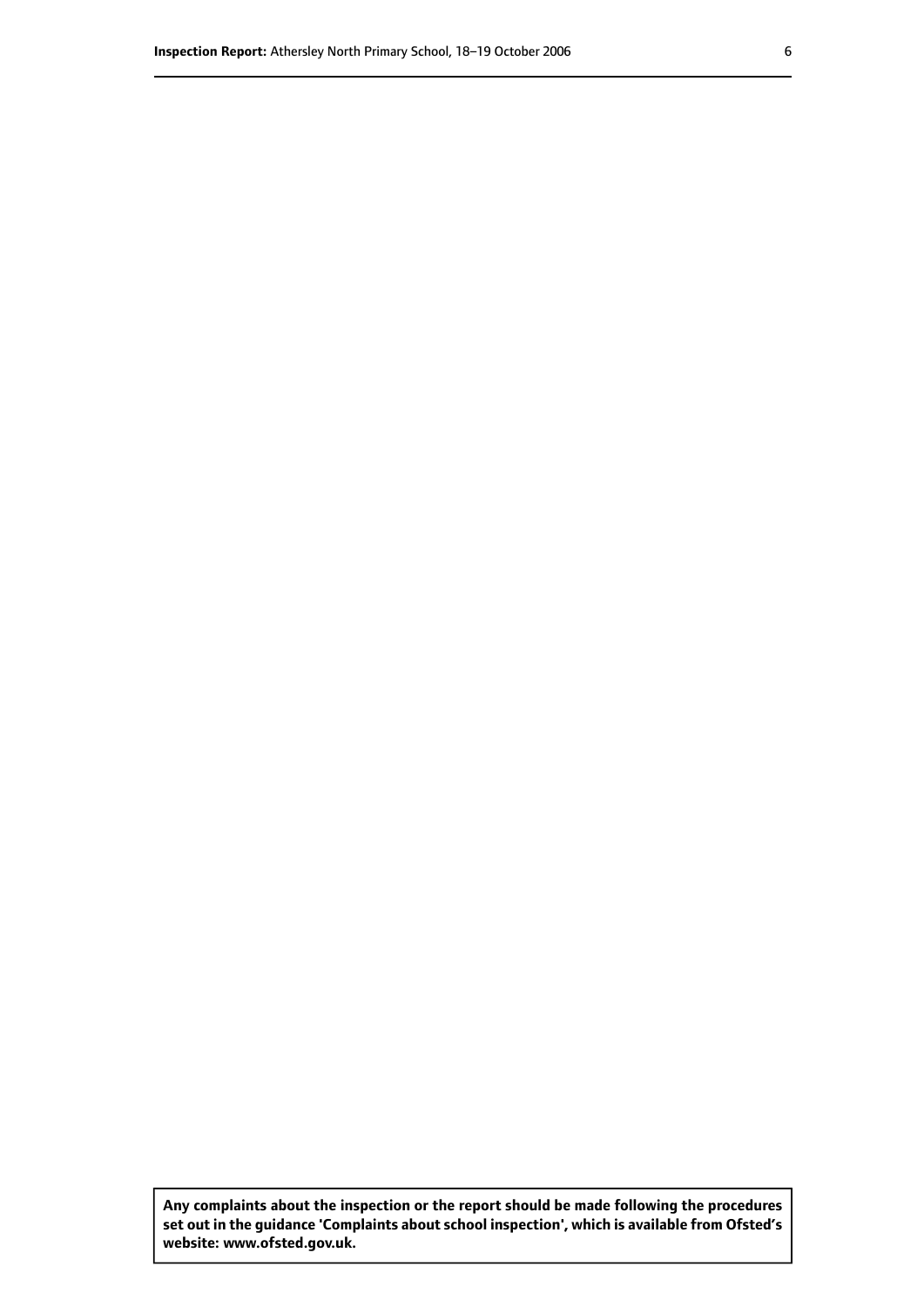# **Inspection judgements**

| Key to judgements: grade 1 is outstanding, grade 2 good, grade 3 satisfactory, and grade 4 | <b>School</b>  |
|--------------------------------------------------------------------------------------------|----------------|
| inadeauate                                                                                 | <b>Overall</b> |

# **Overall effectiveness**

| How effective, efficient and inclusive is the provision of education, integrated<br>care and any extended services in meeting the needs of learners? |     |
|------------------------------------------------------------------------------------------------------------------------------------------------------|-----|
| How well does the school work in partnership with others to promote learners'<br>well-being?                                                         |     |
| The quality and standards in the Foundation Stage                                                                                                    |     |
| The effectiveness of the school's self-evaluation                                                                                                    |     |
| The capacity to make any necessary improvements                                                                                                      |     |
| Effective steps have been taken to promote improvement since the last<br>inspection                                                                  | Yes |

# **Achievement and standards**

| How well do learners achieve?                                                                               |  |
|-------------------------------------------------------------------------------------------------------------|--|
| The standards <sup>1</sup> reached by learners                                                              |  |
| How well learners make progress, taking account of any significant variations between<br>groups of learners |  |
| How well learners with learning difficulties and disabilities make progress                                 |  |

# **Personal development and well-being**

| How good is the overall personal development and well-being of the<br>learners?                                  |  |
|------------------------------------------------------------------------------------------------------------------|--|
| The extent of learners' spiritual, moral, social and cultural development                                        |  |
| The behaviour of learners                                                                                        |  |
| The attendance of learners                                                                                       |  |
| How well learners enjoy their education                                                                          |  |
| The extent to which learners adopt safe practices                                                                |  |
| The extent to which learners adopt healthy lifestyles                                                            |  |
| The extent to which learners make a positive contribution to the community                                       |  |
| How well learners develop workplace and other skills that will contribute to<br>their future economic well-being |  |

# **The quality of provision**

| $\Box$ How effective are teaching and learning in meeting the full range of the $\Box$<br>  learners' needs?        |  |
|---------------------------------------------------------------------------------------------------------------------|--|
| $\mid$ How well do the curriculum and other activities meet the range of needs<br>$\mid$ and interests of learners? |  |
| How well are learners cared for, guided and supported?                                                              |  |

 $^1$  Grade 1 - Exceptionally and consistently high; Grade 2 - Generally above average with none significantly below average; Grade 3 - Broadly average to below average; Grade 4 - Exceptionally low.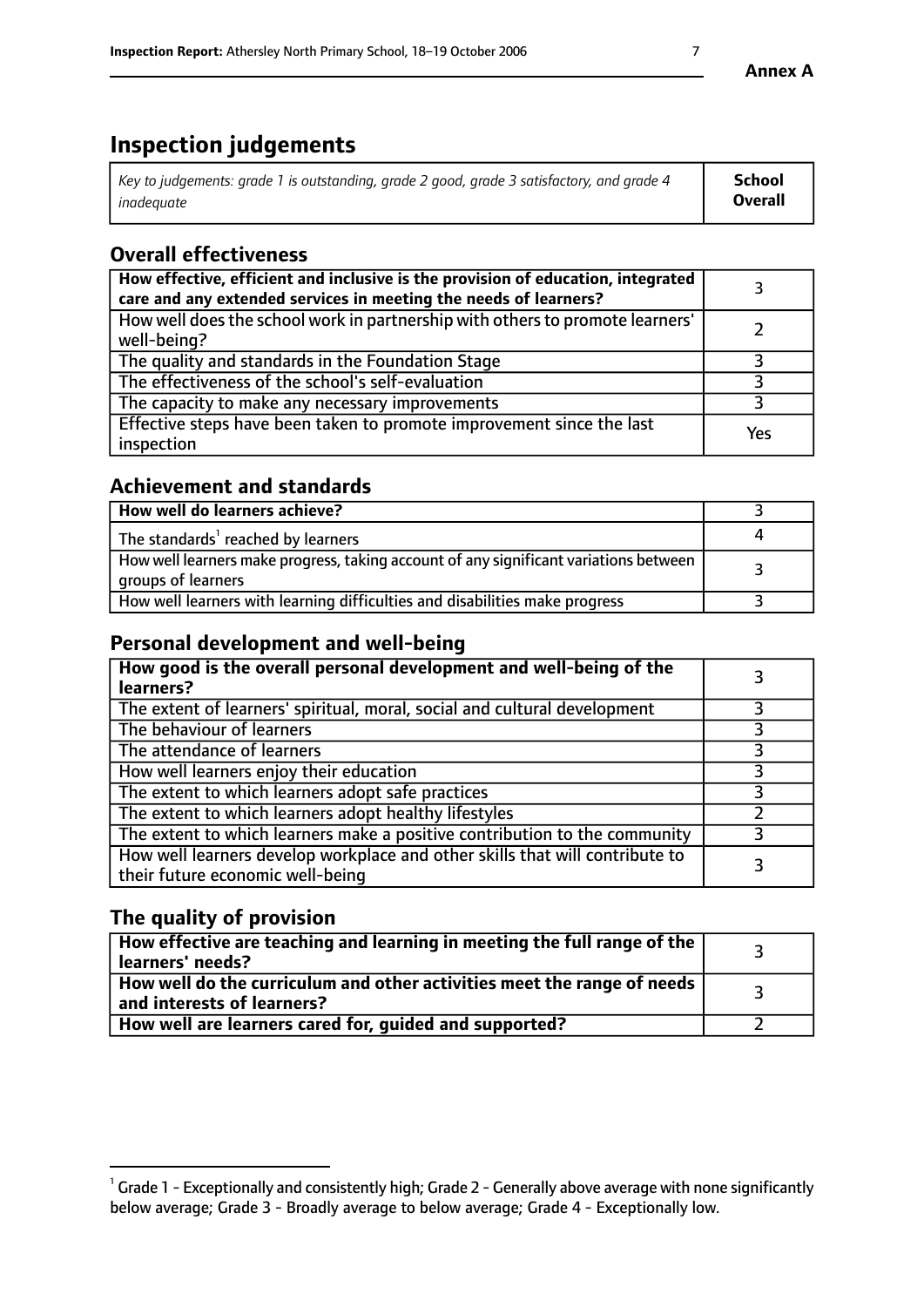# **Leadership and management**

| How effective are leadership and management in raising achievement<br>and supporting all learners?                                              |           |
|-------------------------------------------------------------------------------------------------------------------------------------------------|-----------|
| How effectively leaders and managers at all levels set clear direction leading<br>to improvement and promote high quality of care and education |           |
| How effectively performance is monitored, evaluated and improved to meet<br>challenging targets                                                 | 3         |
| How well equality of opportunity is promoted and discrimination tackled so<br>that all learners achieve as well as they can                     |           |
| How effectively and efficiently resources, including staff, are deployed to<br>achieve value for money                                          | 3         |
| The extent to which governors and other supervisory boards discharge their<br>responsibilities                                                  | 3         |
| Do procedures for safequarding learners meet current government<br>requirements?                                                                | Yes       |
| Does this school require special measures?                                                                                                      | No        |
| Does this school require a notice to improve?                                                                                                   | <b>No</b> |